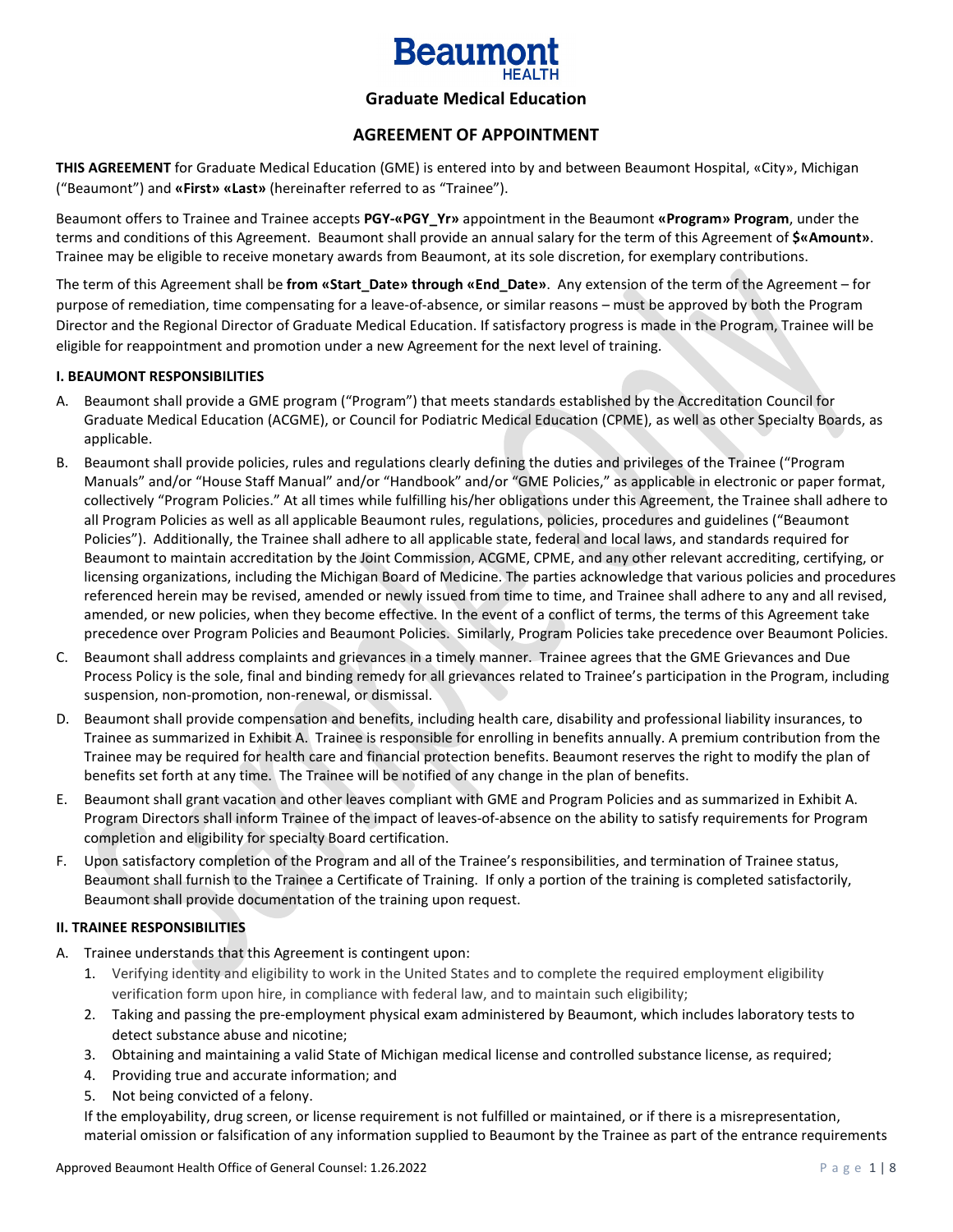

of the Program, or if Trainee is convicted of a felony, this Agreement may be canceled, terminated or effective date delayed without Trainee pay, by Beaumont, without provision of the due process otherwise provided herein.

- B. Trainee specifically agrees:
	- 1. To fully participate in Program activities and to comply with all Program requirements. Trainee shall serve responsibly during the entire period agreed upon as specified in this Agreement.
	- 2. To observe all Program Policies, GME Policies and Beaumont Policies, and to fulfill all educational and professional responsibilities as determined by the Program Director, including those pertinent to work (duty) hour compliance and documentation of such.
	- 3. To meet all financial obligations incurred to Beaumont, including, but not limited to, charging food items in dining areas through deductions from salary, if applicable.
	- 4. To consider the salary, experience, and instruction received as sole compensation, and not to accept fees in any form from patients or physicians.
	- 5. To submit to the Program Director in a timely manner all computerized or written evaluations of faculty, residents, medical students, educational experiences, and other evaluations as requested.
	- 6. To personally fulfill and not delegate his/her duties under this Agreement.
	- 7. To inform Beaumont through his/her Program Director of any changes regarding the information submitted during the application process.
	- 8. To maintain current State of Michigan License to practice medicine and to prescribe controlled substances, and to provide documentation upon request. Trainee will notify immediately, through his/her Program Director, if his/her Medical License is revoked, suspended, or not renewed, or if any action, including notification of any complaint or the initiation of an investigation, is taken against Trainee by the Michigan Board of Medicine, the Centers for Medicare and Medicaid, or any other governmental or regulatory agency. Trainee understands that failure to renew a License as required will result in his/her suspension without pay until renewed.
	- 9. To notify Beaumont immediately, through his/her Program Director, both verbally and in writing, of any change in immigration status. Trainee understands and acknowledges that maintenance of valid immigration status is required and is the responsibility of Trainee.
	- 10. To complete his/her medical records in a timely fashion. The definition of incomplete medical records for the Attending Staff Incomplete Record List shall be applicable to Trainee. Trainee understands that excessive medical record completion delinquencies may result in the denial of educational funds and/or other sanctions.
	- 11. All email, correspondence, reports, studies, compilations and similar documents, in any form, pertaining to Beaumont matters, produced by Trainee while at Beaumont shall be considered the property of Beaumont. Trainee shall neither publish nor disseminate any article, nor divulge in public or private, nor to the press or other media, nor destroy any information concerning Beaumont, its trustees, directors, employees or patients without the prior written consent of the Director of GME.
	- 12. To promptly report to Beaumont, through his/her Program Director, any incident that might give rise to any malpractice claim or suit against him/her. Trainee agrees to cooperate with Beaumont to resolve any such claims or suits in a timely manner. Trainee acknowledges that the professional liability insurance provided to Trainee pursuant to the terms of this Agreement does not apply to any activities outside the scope of Trainee's appointment under the terms of this Agreement or Beaumont Policies.
	- 13. To successfully complete the USMLE Step 3, COMLEX USA Level 3, or APMLE 3 (as applicable) examination as required by the Program, but no later than the end of the PGY-2 year. Failure to pass may result in the next year's Agreement being canceled, or effective date delayed without pay, by Beaumont, in accordance with GME policies.
- C. Trainee further understands, acknowledges, and attests as follows:
	- 1. I understand that my appointment is for one academic year, and that reappointment is conditional on my having performed satisfactorily, as determined by my Program Director. I understand that Beaumont is under no obligation to extend or renew this Agreement if my performance is deemed unsatisfactory after provision of due process, as described herein.
	- 2. I understand that if the Program Director intends to recommend suspension, non-promotion, non-renewal, or dismissal, I will be notified in writing as early in the year as practical to allow remedial action or counseling to be undertaken. Suspension, non-promotion, non-renewal, and dismissal are the only appealable actions, and the GME Grievance and Due Process Policy shall be followed.
	- 3. If, in the opinion of my Program Director and in consultation with the Director of GME, my performance is egregiously or repeatedly unsatisfactory, Beaumont shall have the right to modify or cancel this contract by giving 30 days' notice, with the provision of due process as described in GME Policies.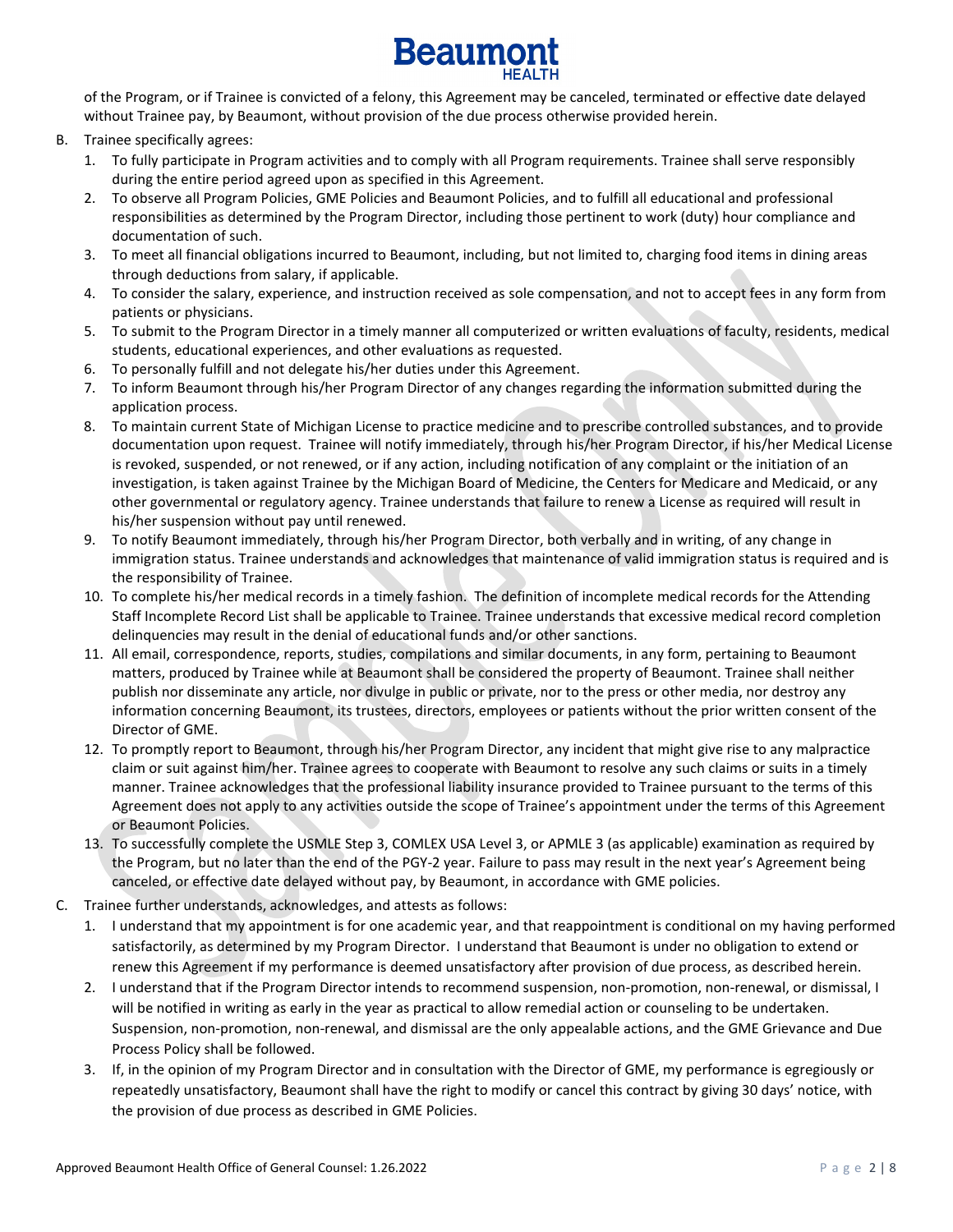

- 4. I understand and agree that my performance of professional activities outside the scope of my program for additional compensation are prohibited unless specifically approved in advance by my Program Director in writing on the specified form. Activities outside the scope of the program are defined in the GME Work Hours & Moonlighting Policy. The GME Medical Professional Liability Insurance Policy provides coverage details.
- 5. Supervised Extra Shifts will be paid at the current approved rate as specified in Exhibit B, attached hereto and incorporated herein by this reference.
- 6. It is my responsibility to ensure that all professional activity is consistent with the ethical standards of Beaumont and the medical profession and will be reported as Work (Duty) Hours in New Innovations.
- 7. I understand I must maintain the confidentiality standards of Beaumont.

## **III. TERMINATION OF AGREEMENT**

- A. Following appropriate investigation, Beaumont may terminate the Agreement for any egregious or willfully harmful activities, including but not limited to the following reasons:
	- 1. Breach of the terms of this Agreement by the Trainee
	- 2. Neglect of duty or violation of rules, regulations, or policies by the Trainee
	- 3. Conviction of a crime determined by the Program Director and Vice President of GME to render the Trainee unfit professionally to practice medicine
	- 4. Conduct by the Trainee that is prejudicial to the best interests of Beaumont
	- 5. Use of professional authority to exploit others
	- 6. Conduct that is detrimental to patient care
	- 7. Failure to adhere to all Beaumont, GME and Program policies and procedures
	- 8. Unlawful discrimination
	- 9. Hostile, intimidating or harassing behavior, including sexual harassment, verbal harassment, and harassment of any kind
	- 10. Sexual advances toward a patient
	- 11. Illicit drug use or substance abuse
	- 12. Unapproved absence of the Trainee from the Program
	- 13. Knowingly giving false information or assisting others in doing so
	- 14. Death of Trainee, or the inability to perform the essential functions of the position with or without reasonable accommodation
	- 15. Failure or refusal to submit to a physical or mental examination when requested by the Program Director, based upon reasonable suspicion that Trainee's physical or mental status may be interfering with Trainee's performance and/or the ability to satisfactorily participate in the Program or provide patient care
	- 16. Failure to pass the USMLE Step 3, COMLEX Level 3, or APMLE 3 (as applicable) examination as required by the Program, but no later than the end of the PGY-2 year of training
- B. Beaumont may immediately place the trainee on Administrative Leave during investigation. If a Trainee appointment is terminated during the appointment period, the terminated Trainee may appeal the decision as set forth in the GME Grievances and Due Process Policy.
- C. Significant breach of this Agreement by Beaumont or failure of Beaumont to provide a GME program in accordance with accreditation requirements or for other legitimate reasons may allow the Trainee to terminate this Agreement upon sixty (60) days' written notice. Upon receipt of such notice, Beaumont may elect to terminate the Agreement immediately and waive such notice period. Beaumont, in its sole discretion based upon Trainee performance, shall determine the amount of credit, if any, toward satisfying the education requirements to be awarded to the Trainee.
- D. In the event the Program is closed or there is a reduction in the total number of Trainees in the Program, Beaumont will make efforts to allow the Trainee to complete the Program. In the event that continuation of the Program is not possible by Beaumont, Beaumont will make efforts to transfer the Trainee to a comparably accredited program.
- E. Following failure to sufficiently progress despite remediation, any decision by Beaumont to not renew the Agreement will be made and communicated in writing to the Trainee as soon as possible in advance of the end of this Agreement. In the event of non-renewal of the Agreement, Trainee shall be entitled to contest the decision through, and to the extent permitted under, the GME Grievances and Due Process Policy.

## **IV. GENERAL PROVISIONS**

A. No provision of this Agreement shall be construed in any manner whatsoever as an assurance of or guarantee of initial appointment to Beaumont Medical Staff during or upon completion of training.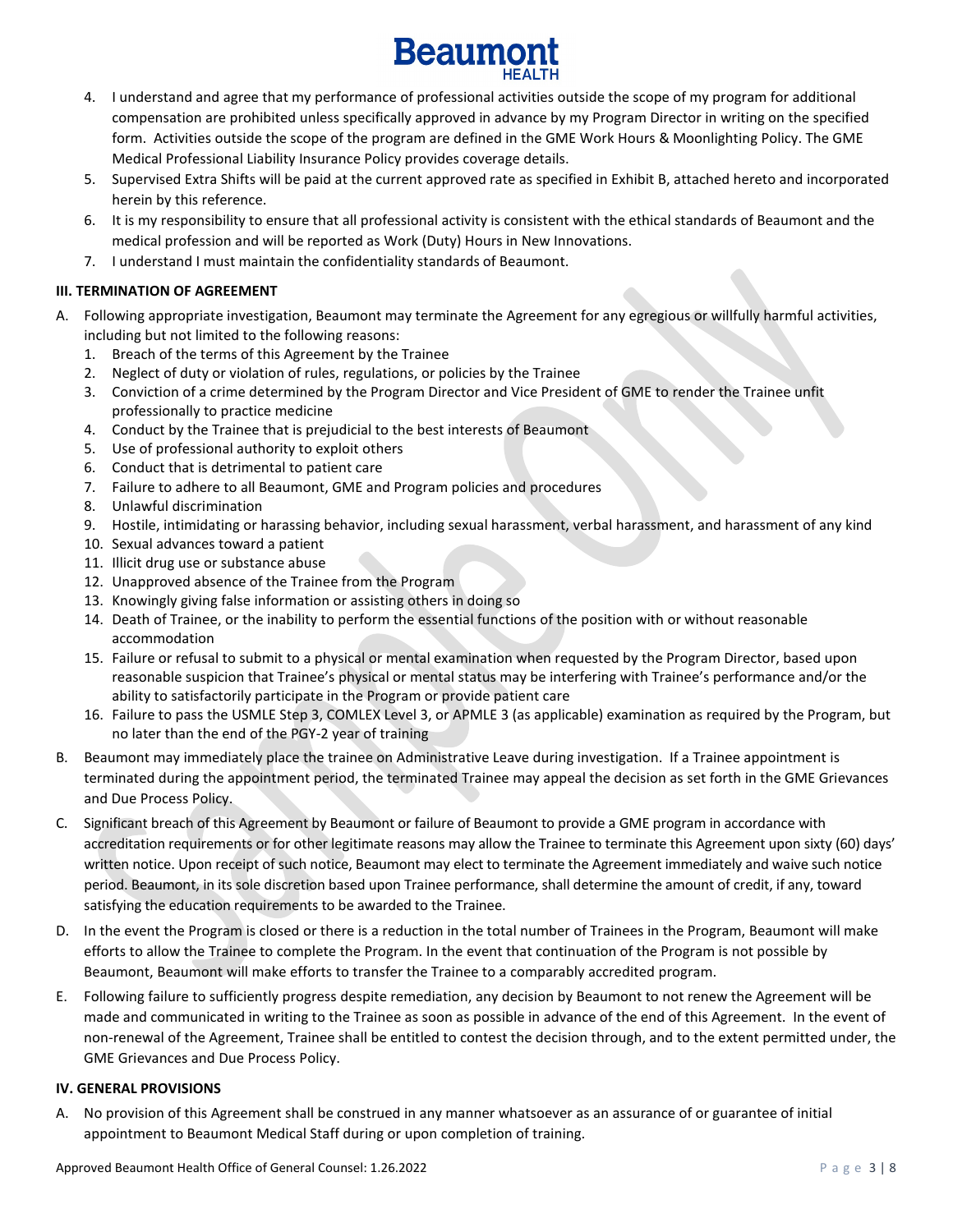# **Beaumo**

- B. Beaumont will maintain the records of the Trainee as confidential. These records may be delivered to other health care institutions or prospective employers only upon written request to Beaumont by the Trainee in such form as designated by Beaumont. Records will be furnished to appropriate government agencies as required by law, and to subsequent programs (e.g., to the Trainee's upcoming Fellowship program) per ACGME requirements.
- C. Fair Market Value and Compliance. The parties intend that:
	- 1. The compensation to be paid under this Agreement is and shall remain throughout the term fair market value for the services rendered by Trainee under this Agreement,
	- 2. The arrangements contemplated in this Agreement comply with applicable law based on the parties' current understanding of the law, and
	- 3. This Agreement will not place at risk the license or Medicare certification of either party or its Affiliates or the tax exemption or tax-exempt status of bonds issued by Beaumont or its affiliates.

Items in section IV.C are referred to collectively as "Compliant with Law." However, in the event that this Agreement is not Compliant with Law, as determined by an independent appraiser or counsel with substantial expertise in the relevant field, as applicable, due to a change in the law or otherwise, Beaumont shall have an immediate right to adjust the compensation to make it fair market value and otherwise Compliant with Law, and the parties agree to work in good faith to amend this Agreement so as to make the Agreement Compliant with Law. If the parties do not sign such an amendment within thirty (30) days following the Beaumont-imposed change in compensation (the "Renegotiation Period"), this Agreement will terminate thirty (30) days following the end of the Renegotiation Period upon prior written notice from either party to the other.

- D. The rights and obligations of Beaumont under this Agreement will inure to the benefit and be binding upon the successors and assignees of Beaumont. The Trainee may not assign or transfer his/her rights or obligations under this Agreement.
- E. This Agreement constitutes the entire Agreement between the parties hereto and supersedes any and all prior and contemporaneous Agreements between the parties regarding the subject matter hereof. No amendments will be binding unless in writing and signed by the parties.
- F. This Agreement shall be governed by and construed according to the laws of the State of Michigan.
- G. The failure of a party to enforce any provision of this Agreement shall not be construed to be a waiver of the right of such party to thereafter enforce that provision or any other provision or right.
- H. Any provisions that by their nature survive expiration or termination of this Agreement, shall survive the expiration or Beaumont termination of this Agreement.
- I. In the event any term or provision of this Agreement is rendered invalid or unenforceable by any court of competent jurisdiction, the remaining provisions of this Agreement shall remain in force and effect.

## **V. TRAINEE ACCEPTANCE**

I have read this Agreement and agree to accept this appointment as offered for the period above. In accepting this appointment, I certify that I have had an opportunity to review the Program Policies and Beaumont Policies and I agree to comply with all applicable policies, rules, regulations and guidelines. Each party to the Agreement certifies by the signature(s) below that such party shall not violate the Anti-Kickback Statute and Stark Law with respect to the performance of the Agreement.

## **[Signatures on Next Page]**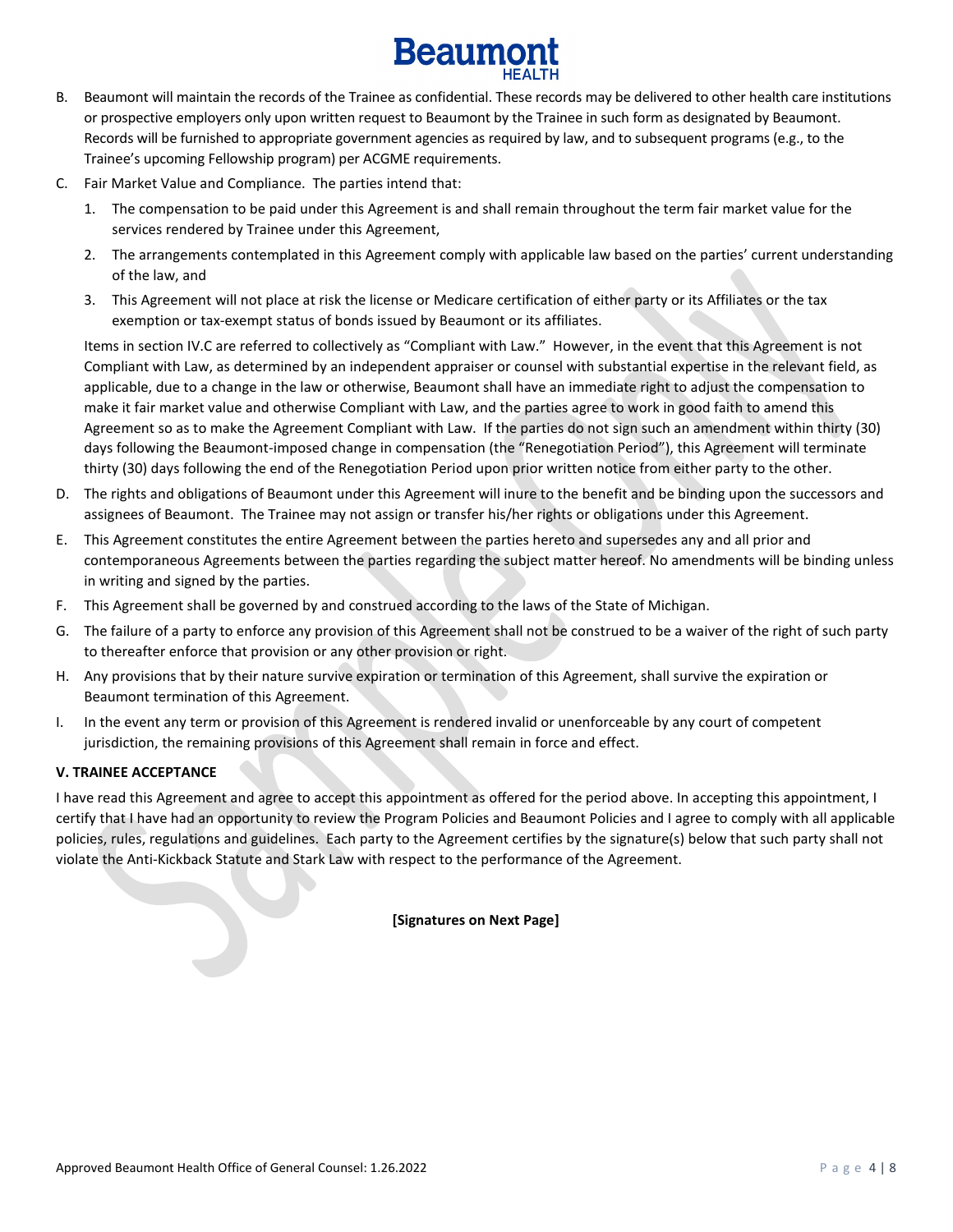

## **TRAINEE**

## **BEAUMONT HEALTH INTERIM CHIEF MEDICAL OFFICER**

Signed: By: Paolo Marciano, MD, PhD Date: [insert date]

## **VICE PRESIDENT OF GRADUATE MEDICAL EDUCATION & DESIGNATED INSTITUTIONAL OFFICIAL**

| Signed: |                            |
|---------|----------------------------|
| Bv:     | Jeffrey M. Devries, MD MPH |
| Date:   | [insert date]              |

 $\overline{\phantom{a}}$ 

Signed:

By: **<<FirstName>> <<LastName>>, <<Credentials**>>

Date: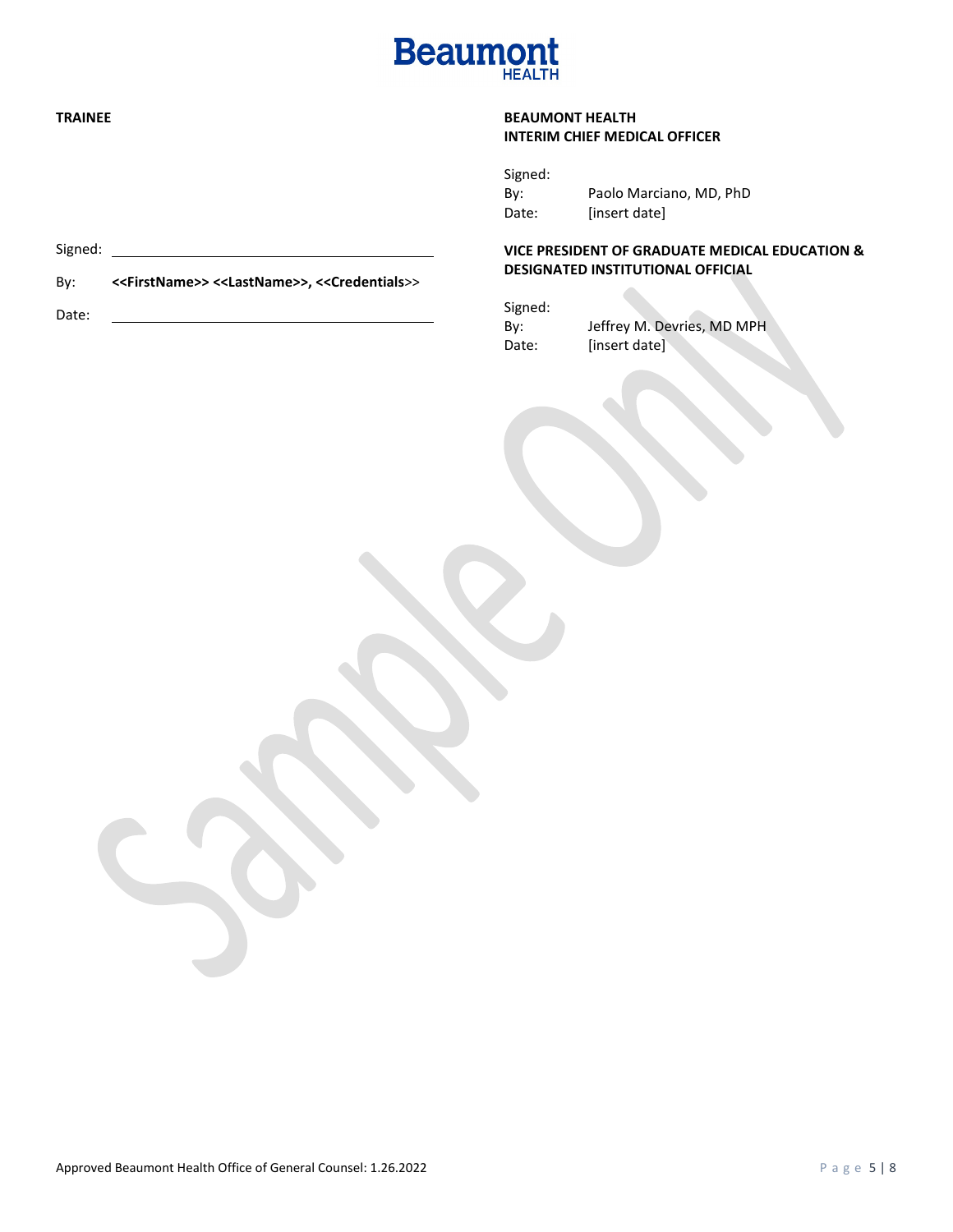## **Beaum**

## **Exhibit A**

## **2022-23 Resident & Fellow Salary & Benefits**

Beaumont Health is committed to compensating all employees, including residents and fellows, market-competitive salary and benefits commensurate with their responsibilities, competitive with other organizations in the labor market in which we compete, and perceived to be fair and equitable*. Salaries are reviewed each year as part of the budget development process and may be adjusted for the following academic year. Benefits may be modified at any time at the discretion of the Employer*. Benefits for residents and fellows are effective on the date of hire. This summary of benefits provides a brief overview of current features and is subject to change.

|                           | 2022-23              | 2022-23               | 2022-23                      |
|---------------------------|----------------------|-----------------------|------------------------------|
| <b>Post-Graduate Year</b> | <b>Annual Salary</b> | <b>Education Fund</b> | <b>Annual Meal Allowance</b> |
|                           |                      |                       |                              |
| <b>PGY-1</b>              | \$58,760             | \$ 800                | \$1,800                      |
| <b>PGY-2</b>              | \$61,152             | \$1,200               | \$1,800                      |
| <b>PGY-3</b>              | \$63,440             | \$1,200               | \$1,800                      |
| <b>PGY-4</b>              | \$66,248             | \$1,200               | \$1,800                      |
| <b>PGY-5</b>              | \$69,160             | \$1,200               | \$1,800                      |
| PGY-6                     | \$71,864             | \$1,200               | \$1,800                      |
| <b>PGY-7</b>              | \$74,984             | \$1,200               | \$1,800                      |
| PGY-8                     | \$78,000             | \$1,200               | \$1,800                      |

Trainees are eligible to receive additional compensation up to \$8,500 per year for special recognition (e.g., Research Awards, educational support, etc.), excluding compensation related to professional activities outside the scope of the program (e.g., Moonlighting and Supervised Extra Shifts).

#### **HEALTH CARE BENEFITS**

**Medical & Prescription Drugs:** 3 plan options Mental health coverage is included

#### **Flexible Spending Accounts (FSA)**

Ability to contribute funds pre-tax each calendar year: For Health Care: Up to \$2,750 For Dependent Care: Up to \$5,000

**Dental:** 2 plan options

**Vision:** 1 plan

#### **FINANCIAL PROTECTION BENEFITS**

#### **Professional Liability Insurance**

Fully paid by Beaumont Health while acting within the scope of duties for which Beaumont Health employ them. There is no coverage for international rotations or elective rotation outside Michigan, when moonlighting outside of Beaumont Health, or for performing non-program-related volunteer activities outside Beaumont Health. Beaumont Health is self-insured and provides coverage after employment if a claim or lawsuit is filed (tail coverage). The GME Medical Professional Liability Insurance Policy provides coverage details.

#### **Short-Term Disability**

For personal illness; fully paid by Beaumont Health; 100% pay for 26 weeks

#### **Long-Term Disability**

For personal illness; fully paid by Beaumont Health; replaces 60% of base pay

## **Employee Life & Accidental Death & Dismemberment (AD&D) Insurance**

Fully paid by Beaumont Health; coverage of 2 times base pay; additional coverage and coverage for dependents may be purchased pre-tax

#### **Retirement Savings Plan**

Ability to contribute up to 75% of your gross pay as pre-tax to 403(b)and/or after-tax to Roth up to the annual IRS specified limit, through Fidelity. Beaumont Health matching contribution depending on organizational performance (three-year vesting period for match)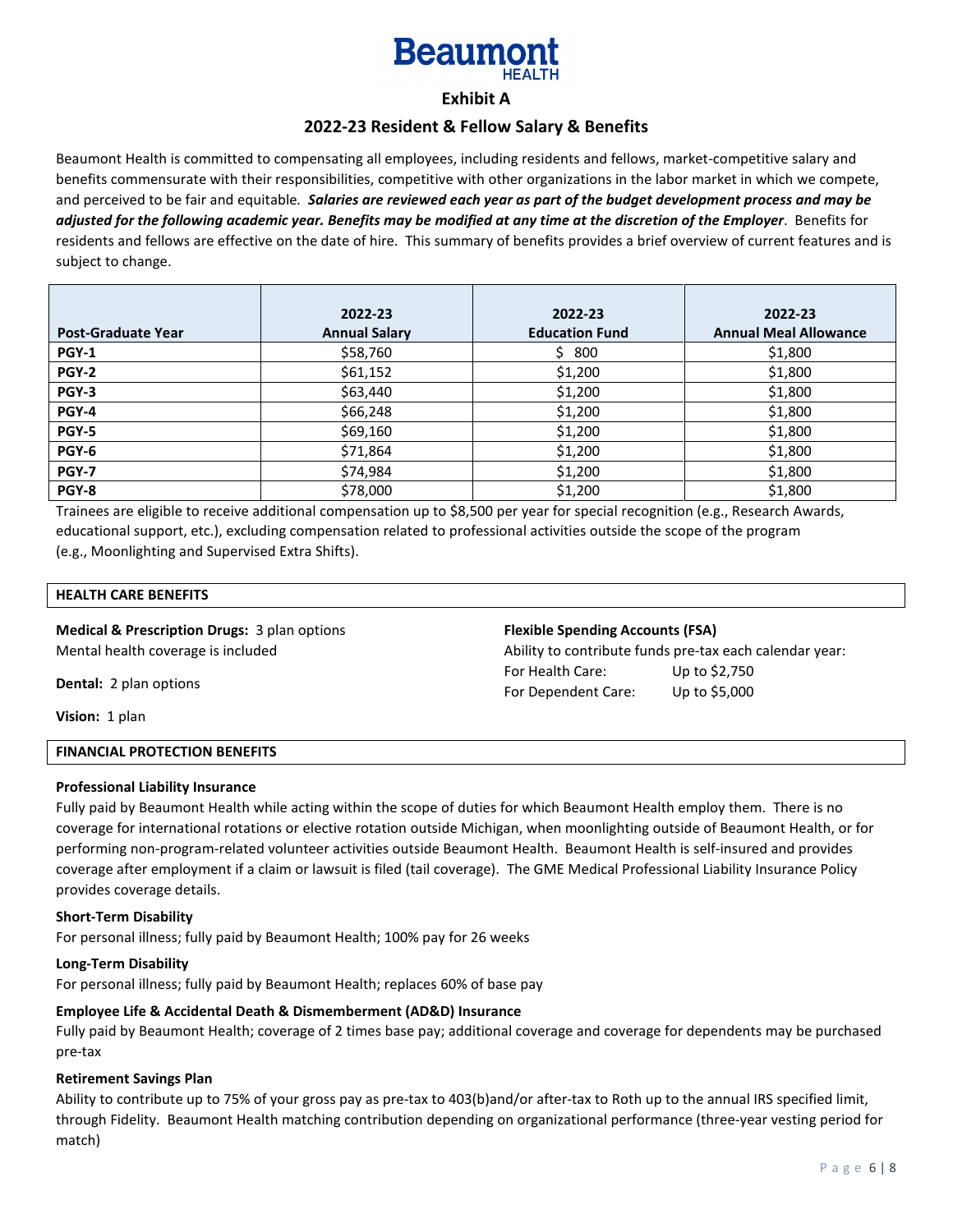

#### **PAID TIME AWAY**

| Vacation:               | 4 weeks per year,<br>per GME Vacation, Conference<br>Attendance & Holidays Policy | Wellness Days: 2 per year specifically for the purpose of<br>seeing (1) a primary care physician or required specialist, and<br>(2) a behavioral health provider (wellness coach, social |
|-------------------------|-----------------------------------------------------------------------------------|------------------------------------------------------------------------------------------------------------------------------------------------------------------------------------------|
| <b>Conference Days:</b> | 5 days per year,<br>per GME Vacation, Conference                                  | worker, Psychologist, Psychiatrist). per GME Wellness Policy.<br>Leaves of Absence: Individualized as needed for approved                                                                |
|                         | Attendance & Holidays Policy                                                      | purposes, per GME Leaves of Absence Policy, including new                                                                                                                                |
| <b>Sick Days:</b>       | As needed, per discretion of the<br>Program Director                              | GME Parental and Caregiver paid leave.<br>Leaves may delay the program completion date in order to<br>ensure eligibility for specialty Board certification.                              |

#### **HOSPITAL-PAID BENEFITS**

#### **Medical Licenses**

The cost of Michigan Educational Medical and Controlled Substance Licenses, including regulatory requirements for Licensure (e.g. fingerprinting)

#### **Required Certifications**

Basic Life Support as well as other certifications that are required by your program, such as Advanced Cardiac Life Support (ACLS), Pediatric Advanced Life Support (PALS), etc.

#### **Meal Allowance**

\$1,800 per year

#### **White Coats & Scrubs**

Free, including free laundry

#### **Educational Fund**

Discretionary funds available for educational expenses approved by the Program Director, per GME Education Fund [& Hospital Paid](https://beaumont.policystat.com/policy/6276982/latest/?z=eyJpIjogNX0)  [Expenses](https://beaumont.policystat.com/policy/6276982/latest/?z=eyJpIjogNX0) Policy. These generally include attendance at approved educational conferences (registration, transportation, lodging and food), purchase of educational materials (books, software, DVD's, etc.), medical equipment, computer, laptop or tablet, or similar educational purposes as specified in GME Policy. Unspent funds may be carried over to subsequent years; any balance at the time of graduation is forfeited.

#### **Professional Memberships**

If required to meet accreditation standards

#### **ADDITIONAL BENEFITS**

- 24-hour access to medical library resources
- Research development and support
- Opportunity to participate in Resident/Fellow Council and other organizations
- Opportunity to participate in multiple patient safety and quality improvement committees
- Resident/Fellow Lounge
- Free secure parking
- Bwell Employee Wellness Program
- Employee Assistance Program, offering confidential assessment, referral services and short-term counseling
- Adoption Assistance for eligible related expenses up to \$5,000 per child
- Employee Discount Program. Various discount programs and special offers on apartment rentals, autos, insurance, cellphone service, computers, electronics, entertainment, travel, and more